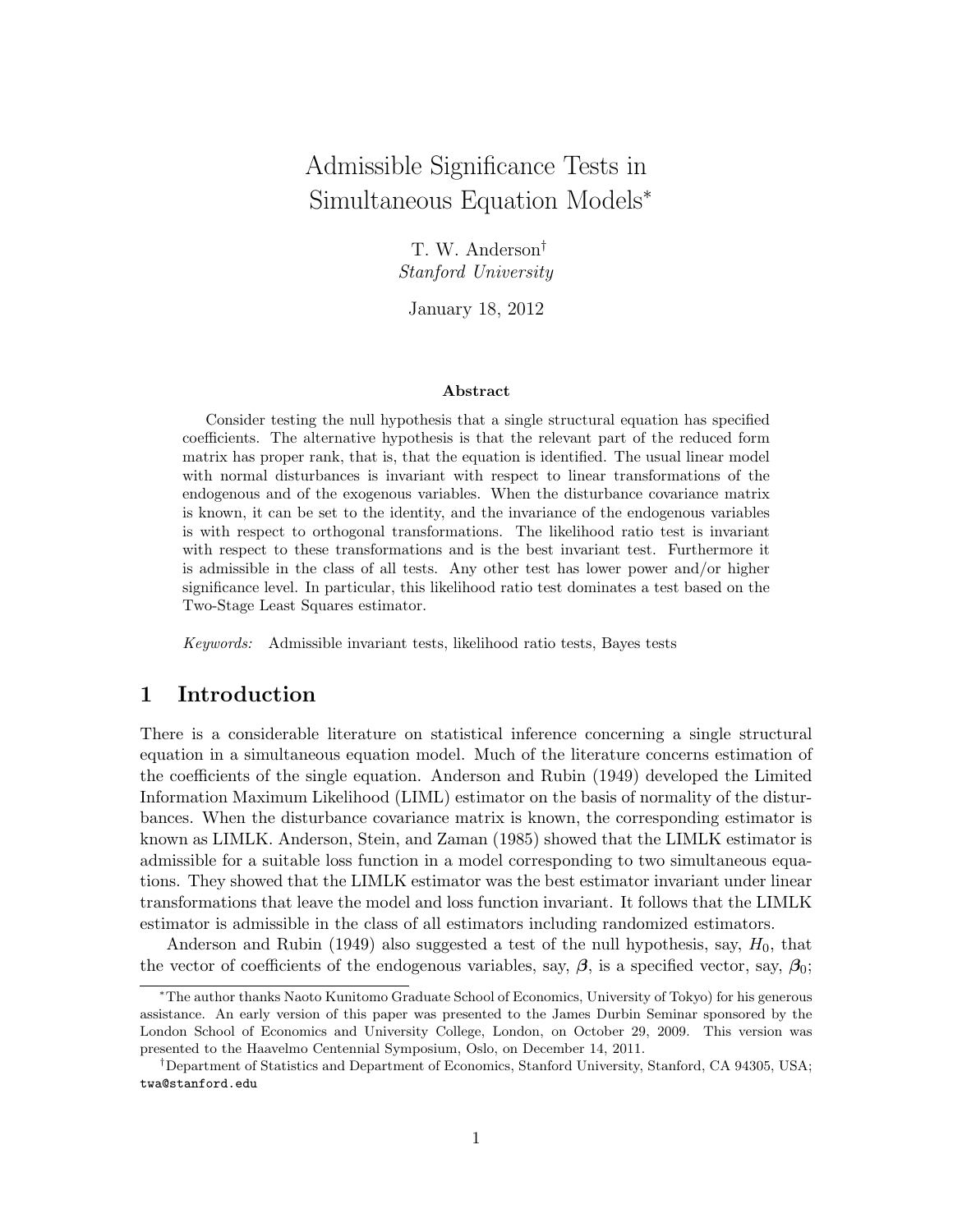the alternative hypothesis, say  $H_2$ , is that  $\beta$  is unrestricted. The test is admissible if the equation is *just identified*, but not if the equation is over-identified. Anderson and Kunitomo (2007) derived an alternative test by testing  $H_0$  against  $H_1$ : the equation is identified. This likelihood ratio criterion is the ratio of the likelihood ratio criterion for testing  $H_0$  vs  $H_2$  to the likelihood ratio criterion for testing  $H_1$  vs  $H_2$ . (These two likelihood ratio criteria were given in Anderson and Rubin, 1949; see also Anderson and Kunitomo, 2009.)

Anderson (1976, 1984) pointed out that a structural equation in a simultaneous equation model is the same as a *linear functional relationship* in the statistical literature. Creasy (1956) derived the likelihood ratio test of the slope parameter in this model. Moreira (2003) derived the test in more generality; he called the test the *conditional likelihood ratio test*.

The current paper treats the testing problem when the disturbances matrix is known and is assumed to be proportional to  $I$  and the number of endogenous variables in the single equation is two. In this case it is convenient to use polar coordinates for the vector  $\beta$ .

When the disturbance covariance matrix is known, a sufficient statistic is the sample regression of the dependent variables on the independent variables, say  $P$ , and the sample covariance of the independent variables, say  $A$ . The likelihood ratio criterion is a function of  $P'AP$ , the distribution of which depends on a noncentrality parameter, say  $\lambda$ . It is shown that if  $\lambda$  is known, the likelihood ratio criterion is identical to a Bayes test of  $H_0$  vs  $H_1$  conditional on this parameter  $\lambda$ . Thus for each  $\lambda$  this conditional test of  $H_0$  vs  $H_1$  is the uniformly most powerful invariant test; that is, the (conditional) test is admissible among tests for a specific noncentrality parameter  $\lambda$ . Since this comparison does not depend on the value of  $\lambda$ , it holds for every  $\lambda$ .

Now consider the class of all tests of  $H_0$  vs  $H_1$ , not necessarily invariant, but including randomized tests. By a version of the "Hunt–Stein theorem" the likelihood ratio test is admissible among all tests. This means that there is no test with better significance level and/or better power. In particular, the Two-Stage Least Squares is inferior as an estimator and yields an inferior test procedure.

It should be noted that the admissibility properties in this paper are "exact," that is, the results are not asymptotic or approximate. However, the admissibility property is a comparison of tests; it does not establish a distribution or significance point. Inference for the LIML estimator and the likelihood ratio test when the disturbance covariance matrix is estimated will be treated in a subsequent paper.

# 2 A simultaneous equation model

The observed data consist of a  $T \times G$  matrix of endogenous or dependent or nonstochastic variables Y and a  $T \times K$  matrix of exogenous or independent variables  $Z(G \lt K)$ . A linear model (the reduced form) is

$$
Y = Z\Pi + V, \tag{2.1}
$$

where  $\Pi$  is a  $K \times G$  matrix of parameters and V is a  $T \times G$  matrix of unobservable disturbances. The rows of  $V$  are assumed independent; each row has a normal distribution  $N(\mathbf{0}, \mathbf{\Omega}).$ 

The coefficient matrix  $\Pi$  can be estimated by the sample regression

$$
\boldsymbol{P} = (\boldsymbol{Z}'\boldsymbol{Z})^{-1}\boldsymbol{Z}'\boldsymbol{Y}.\tag{2.2}
$$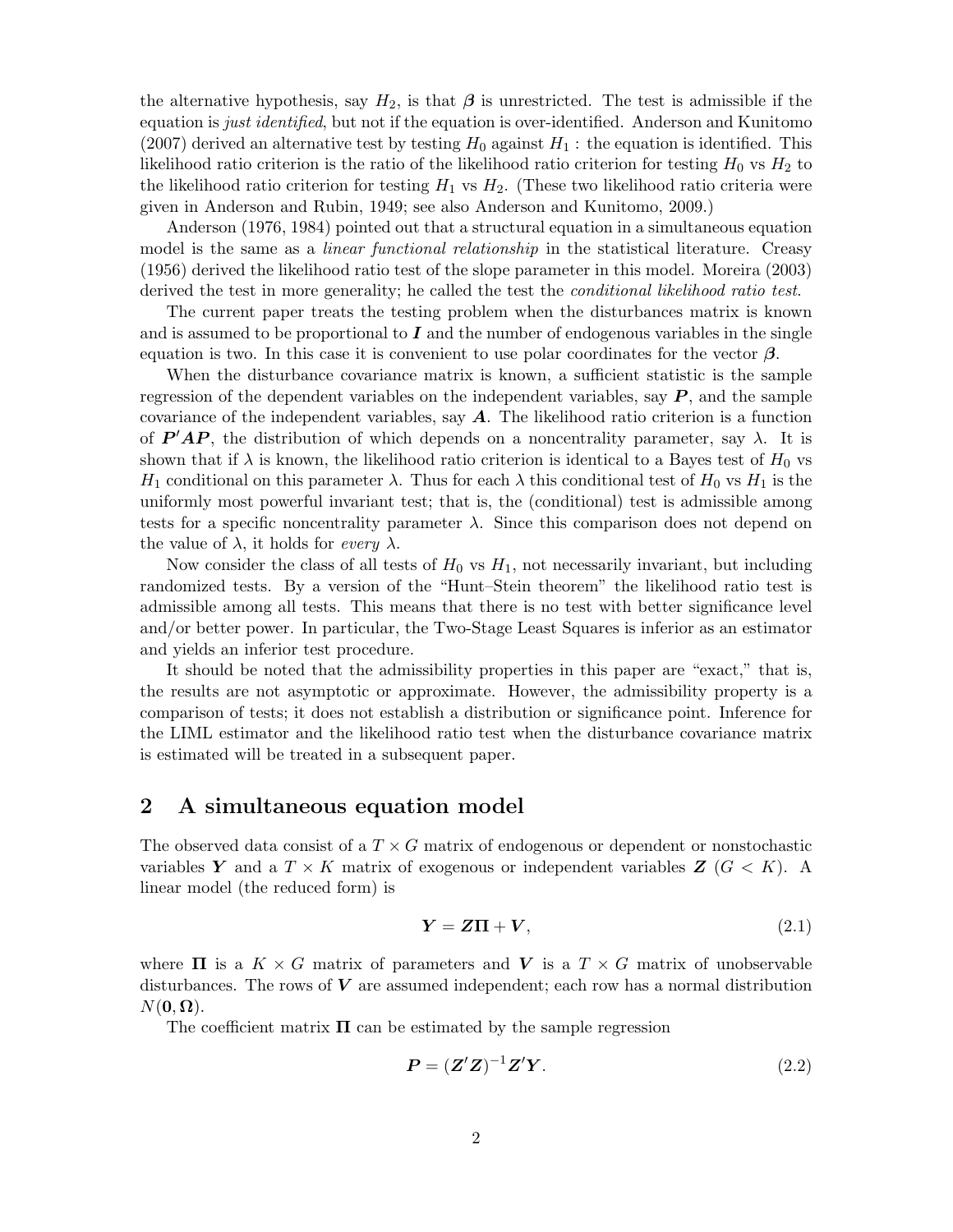The covariance matrix  $\Omega$  can be estimated by  $(1/T)H$ , where

$$
H = (Y - ZP)'(Y - ZP) = Y'Y - P'AP
$$
\n(2.3)

and  $\mathbf{A} = \mathbf{Z}'\mathbf{Z}$ . The matrices **P** and **H** constitute sufficient statistics for the model. See Haavelmo (1944).

A structural or behavioral equation may involve a  $T \times G_1$  subset of the endogenous variables  $Y_1$ , a  $T \times K_1$  subset of the exogenous variables  $Z_1$ , and a  $T \times G_1$  subset of disturbances  $V_1$ . The structural equation of interest is

$$
Y_1\beta_1 = Z_1\gamma_1 + u,\tag{2.4}
$$

where  $u = V_1 \beta_1$  and  $V = (V_1, V_2)$ . A component of u has the normal distribution  $N(0, \sigma^2)$ , where  $\sigma^2 = \beta_1^{\prime} \Omega_{11} \beta_1$  and  $\Omega_{11}$  is the  $G_1 \times G_1$  upper-left submatrix of

$$
\Omega = \begin{bmatrix} \Omega_{11} & \Omega_{12} \\ \Omega_{21} & \Omega_{22} \end{bmatrix} \tag{2.5}
$$

When Y, Z, V, and  $\Pi$  are partitioned similarly, the reduced form (2.1) can be written

$$
(\mathbf{Y}_1, \mathbf{Y}_2) = (\mathbf{Z}_1, \mathbf{Z}_2) \begin{bmatrix} \mathbf{\Pi}_{11} & \mathbf{\Pi}_{12} \\ \mathbf{\Pi}_{21} & \mathbf{\Pi}_{22} \end{bmatrix} + (\mathbf{V}_1, \mathbf{V}_2), \tag{2.6}
$$

where  $(Y_1, Y_2)$  is a  $T \times (G_1 + G_2)$  matrix. The relation between the reduced form and the structural equation is

$$
\begin{bmatrix} \gamma_1 \\ \mathbf{0} \end{bmatrix} = \begin{bmatrix} \mathbf{\Pi}_{11} & \mathbf{\Pi}_{12} \\ \mathbf{\Pi}_{21} & \mathbf{\Pi}_{22} \end{bmatrix} \begin{bmatrix} \beta_1 \\ \mathbf{0} \end{bmatrix} = \begin{bmatrix} \mathbf{\Pi}_{11} \beta_1 \\ \mathbf{\Pi}_{21} \beta_1 \end{bmatrix} .
$$
 (2.7)

The second submatrix of (2.7),

$$
\Pi_{21}\beta_1 = \mathbf{0},\tag{2.8}
$$

defines  $\beta_1$  except for a multiplicative constant if and only if the rank of  $\Pi_{21}$  is  $G_1 - 1$  $(G_1 < K_1)$ . In that case the structural equation is said to be *identified*.

In this paper we derive the likelihood ratio test of the null hypothesis

$$
H_0: \boldsymbol{\beta}_1 = \boldsymbol{\beta}_0
$$

against the alternative

$$
H_1: \mathcal{B}_1
$$
 is identified.

The goal of this paper is to show that this test is admissible. Roughly speaking, it means that there is no other test that can have better power everywhere. In developing this thesis it will be convenient to carry out the detail when  $\gamma_1$  is vacuous, that is  $K_1 = 0$ . Furthermore, we set  $G_2 = 0$  so that  $G = G_1$ . Then the structural equation is

$$
\mathbf{Y}\boldsymbol{\beta} = (\mathbf{Z}\boldsymbol{\Pi} + \mathbf{V})\boldsymbol{\beta} = \mathbf{u}.\tag{2.9}
$$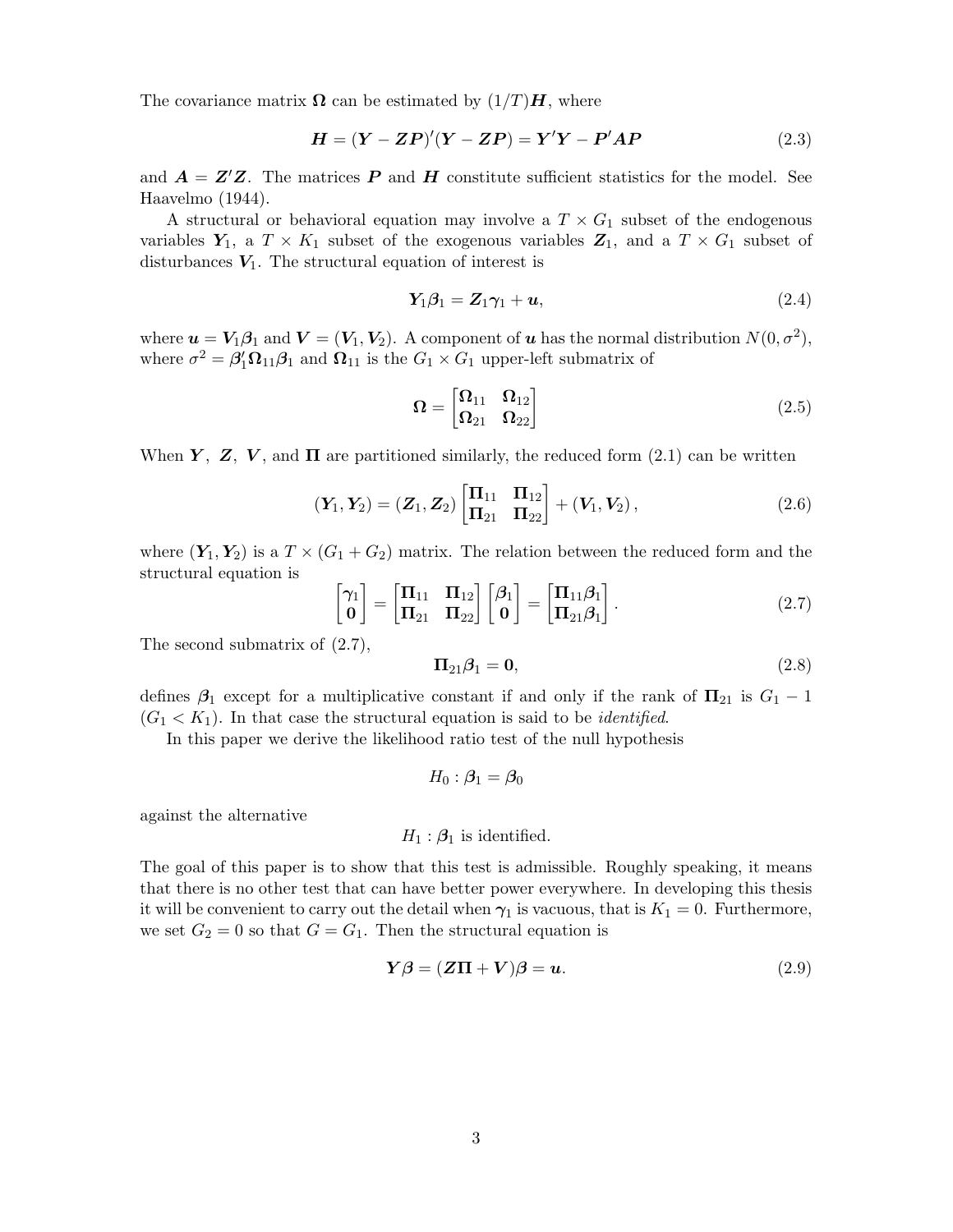# 3 Invariance and normalization

**Exogenous variables** The model (2.1) and  $H_0$ :  $\beta = \beta_0$  is invariant with respect to linear transformations of the exogenous variables

$$
\mathbf{Z}^+ = \mathbf{Z}\mathbf{C}, \qquad \mathbf{\Pi}^+ = \mathbf{C}^{-1}\mathbf{\Pi}
$$
\n(3.1)

for  $C$  being nonsingular. Then

$$
Z^{+}\Pi^{+} = Z\Pi, \quad A^{+} = C'AC, \quad P^{+} = C^{-1}P, \tag{3.2}
$$

and

$$
G^{+} = P^{+'}A^{+}P^{+} = P'AP = G, \qquad H^{+} = Y'Y - P^{+'}A^{+}P^{+} = H. \tag{3.3}
$$

**Endogenous variables** If the rank of  $\Pi$  is  $G-1 \leq K$ ), the equation  $\Pi\beta = 0$  determines  $\beta$  except for a multiplicative constant. The "natural normalization" is

$$
\beta' \Omega \beta = 1,\tag{3.4}
$$

which determines the constant except for sign. The model (2.1),  $\Pi \beta = 0$ , and (3.4) is invariant with respect to transformations

$$
\boldsymbol{Y}^* = \boldsymbol{Y\Phi}, \quad \boldsymbol{\Pi}^* = \boldsymbol{\Pi\Phi}, \quad \boldsymbol{\beta}^* = \boldsymbol{\Phi}^{-1}\boldsymbol{\beta}, \quad \boldsymbol{V}^* = \boldsymbol{V\Phi}, \tag{3.5}
$$

and

$$
\Omega^* = \Phi' \Omega \Phi, \qquad \beta_0^* = \Phi^{-1} \beta_0, \tag{3.6}
$$

where  $\Phi$  is nonsingular. Then

$$
P^* = P\Phi, \qquad G^* = P^{*'}AP^* = \Phi'P'AP\Phi = \Phi'G\Phi, \tag{3.7}
$$

and

$$
\boldsymbol{H}^* = \boldsymbol{\Phi}' \boldsymbol{H} \boldsymbol{\Phi}, \quad \boldsymbol{\Pi}^* \boldsymbol{\beta}^* = \boldsymbol{\Pi} \boldsymbol{\beta} = \boldsymbol{0}, \quad \boldsymbol{\beta}^{*'} \boldsymbol{\Omega}^* \boldsymbol{\beta}^* = 1. \tag{3.8}
$$

Now we consider the model (2.1) and  $\Pi \beta = 0$  when  $\Omega$  (the covariance matrix of a row of V) is known. In this case we can make a transformation (3.5) and (3.6) so  $\Omega = I$ . Then the first equation in (3.6) is

$$
I = O'O, \tag{3.9}
$$

that is, the invariance with respect to transformations (3.7) and (3.8) is with respect to *orthogonal* transformations. We shall use  $O$  to indicate an orthogonal matrix. We can write  $(3.5)$  and  $(3.6)$  as

$$
\mathbf{Y}^* = \mathbf{YO}, \quad \mathbf{\Pi}^* = \mathbf{\Pi}O, \quad \boldsymbol{\beta}^* = \mathbf{O}'\boldsymbol{\beta}, \quad \mathbf{V}^* = \mathbf{VO},
$$
  

$$
\boldsymbol{\beta}_0^* = \mathbf{O}'\boldsymbol{\beta}_0, \qquad \boldsymbol{\beta}^{*'}\boldsymbol{\beta}^* = \boldsymbol{\beta}'\boldsymbol{\beta} = 1.
$$
 (3.10)

$$
P^* = PO, \qquad H^* = O'HO,
$$
  

$$
P^{*'}AP^* = O'P'APO.
$$
 (3.11)

The null hypothesis is  $\beta = \beta_0$ .

The reader's intuition can be helped by thinking of the case  $G = 2$ . A row of Y is a point on a two-dimensional graph, say a map. The rotation by  $O$  corresponds to rotating the map, that is, looking at the map from a different point of view. In this study there is no preferred coordinate system.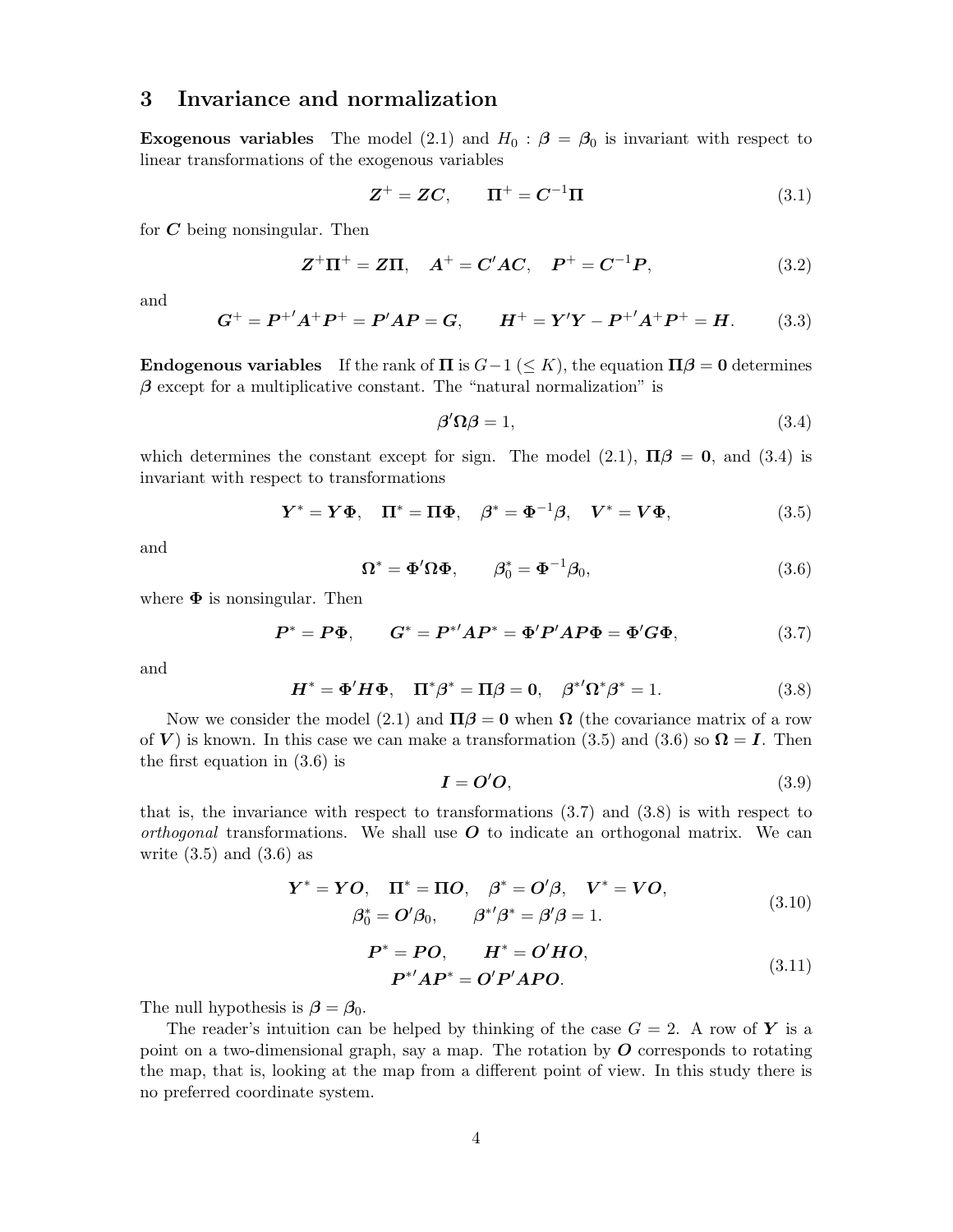# 4 A canonical form for  $G = 2$  and polar coordinates

The main part of this paper concerns the model for  $\Omega = I_2$  and

$$
G_1 = G = 2, \quad G_2 = 0, \quad K_1 = 0, \quad K_2 = K \ge 2. \tag{4.1}
$$

Then the vector  $\beta$  with natural parameterization satisfies

$$
\Pi \beta = 0, \qquad \beta' \beta = 1. \tag{4.2}
$$

We can parameterize  $\beta$  as

$$
\boldsymbol{\beta} = \begin{bmatrix} \cos \theta \\ \sin \theta \end{bmatrix}, \qquad -\pi \le \theta \le \pi. \tag{4.3}
$$

This is the *polar* or *angular* representation of the coefficient vector.

When the  $K \times 2$  matrix  $\Pi$  has rank 1, it can be parameterized as

$$
\Pi = \gamma \alpha',\tag{4.4}
$$

where  $\gamma$  is a  $K \times 1$  vector and

$$
\boldsymbol{\alpha} = \begin{bmatrix} -\sin \theta \\ \cos \theta \end{bmatrix} . \tag{4.5}
$$

Note that

$$
(\boldsymbol{\beta}, \boldsymbol{\alpha}) = \begin{bmatrix} \cos \theta & -\sin \theta \\ \sin \theta & \cos \theta \end{bmatrix} = \boldsymbol{O}
$$
 (4.6)

is an orthogonal matrix. The model is identified. Since  $\Omega$  is known, a sufficient statistic in the model is  $P$ .

Now make a transformation (3.1) so  $A^+ = C'AC = I_K$ ; define  $Q = P^+ = C^{-1}P$  and  $W = C'Z'V,$ 

$$
\Pi^{+} = \nu \alpha', \quad P'AP = Q'Q, \quad \nu = C^{-1} \gamma,
$$
\n(4.7)

and  $\alpha' \alpha = 1$ . The model is

$$
Q = \nu \alpha' + W. \tag{4.8}
$$

Here  $\boldsymbol{W} = (\boldsymbol{w}_1, \boldsymbol{w}_2), \ \mathcal{E}(\boldsymbol{W}) = \boldsymbol{0},$ 

$$
\mathcal{E}(\boldsymbol{w}_1\boldsymbol{w}_1') = \mathcal{E}(\boldsymbol{w}_2\boldsymbol{w}_2') = \boldsymbol{I}_K, \qquad \mathcal{E}(\boldsymbol{w}_1\boldsymbol{w}_2') = \boldsymbol{0}. \tag{4.9}
$$

The hypothesis  $\beta = \beta_0$  is equivalent to the hypothesis  $\theta = \theta_0$  when  $\beta = (\cos \theta, \sin \theta)'$  and is equivalent to the hypothesis  $\alpha = \alpha_0$  when  $\alpha' = (-\sin \theta, \cos \theta)$  and  $\theta = \theta_0$ .

Define  $\lambda$  by  $\nu' \nu = \lambda^2$ . Then  $\nu = \lambda \eta$ , where  $\eta' \eta = 1$ . We call  $\lambda^2 = \text{tr} \mathcal{E} Q \mathcal{E} Q' =$ tr  $\nu \alpha' \alpha \nu' = \text{tr} \nu \nu' = \nu' \nu$  the noncentrality parameter.

The density of Q is

$$
\frac{1}{(2\pi)^K}e^{-\frac{1}{2}\operatorname{tr}W'W} = \frac{1}{(2\pi)^K}e^{-\frac{1}{2}\operatorname{tr}(Q-\lambda\eta\alpha')}(Q-\lambda\eta\alpha')
$$

$$
= \frac{1}{(2\pi)^K}e^{-\frac{1}{2}\operatorname{tr}Q'Q-\frac{1}{2}\lambda^2+\lambda\eta'Q\alpha}
$$
(4.10)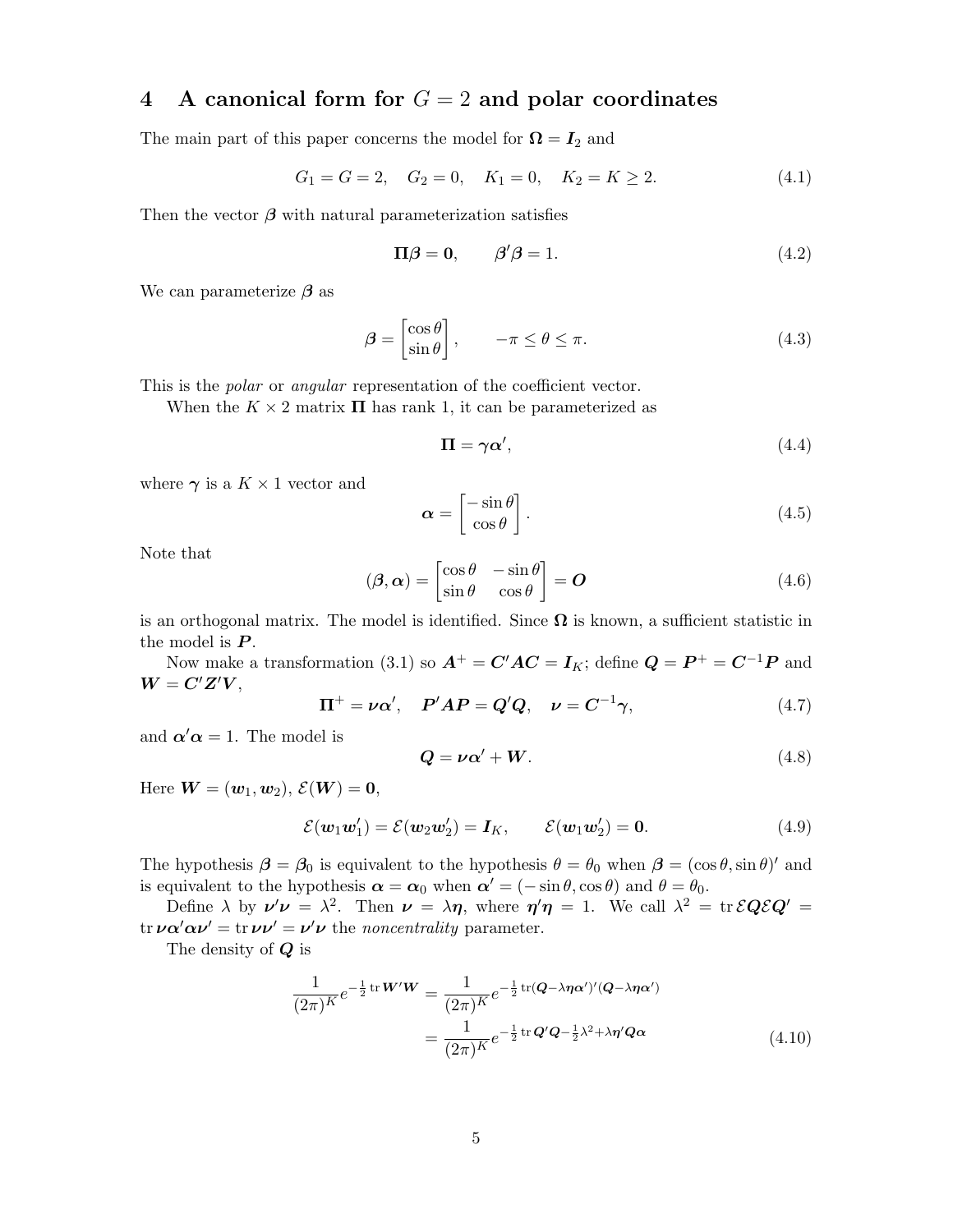since  $\lambda^2 \text{tr}(\alpha \eta' \eta \alpha') = \lambda^2$  and  $\lambda \text{tr}(\alpha \eta' Q) = \lambda \eta' Q \alpha$ . We shall find the best invariant test of  $\theta = \theta_0$ . Invariance is with respect to the group of transformations

$$
\alpha \longrightarrow O_a \alpha, \quad \alpha_0 \longrightarrow O_a \alpha_0, \quad \eta \longrightarrow O_b \eta, \n\theta \longrightarrow \theta + a, \qquad \theta_0 \longrightarrow \theta_0 + a.
$$
\n(4.11)

The parameters that are invariant are the noncentrality parameter  $\lambda^2$  and the difference in angles  $\theta - \theta_0$ . We shall consider testing  $H_0 : \theta = \theta_0$  for each fixed  $\lambda$ . We want to separate the effect of the testing procedure from the effect of the noncentrality parameter.

# 5 Admissibility of tests

Consider a family of densities  $f(\mathbf{y}|\omega)$  defined over a sample space  $\mathcal Y$  and a parameter space  $\Omega$ . The parameter space is partitioned into disjoint sets  $\Omega_0$  representing the null hypothesis and  $\Omega_1$  representing the alternative. A set A in the sample space represents the acceptance of the null hypothesis.

Definition 5.1. A test A is as good as B if

$$
P(\mathcal{A}|\omega) \ge P(\mathcal{B}|\omega), \quad \omega \in \Omega_0,\tag{5.1}
$$

$$
P(\mathcal{A}|\omega) \le P(\mathcal{B}|\omega), \quad \omega \in \Omega_1. \tag{5.2}
$$

**Definition 5.2.** A is *better than* B if the equations above hold with strict inequality for at least one  $\omega$ .

**Definition 5.3.** A is *admissible* if there is no B better than A.

See, for example, Anderson (2003, Def. 5.6.3) or Lehmann (1986, Sect. 1.8).

The inequality  $(5.1)$  says that test A is better than B with respect to significance level, that is, probability of acceptance of the null hypothesis, at each parameter point  $\omega$  in the null hypothesis. The inequality (5.2) says that test A is better than test B with respect to power. Note that the comparison of the two tests is made for each parameter point ω. In the testing problem considered in Sections 6 and 7,  $\mathbf{Q} = \lambda \eta \alpha' + \mathbf{W}$ , the invariant parameters are essentially the noncentrality parameter  $\lambda$  and the difference between the null hypothesis angle  $\theta_0$  and the model value of  $\theta$ . Thus  $\omega = (\lambda, \theta - \theta_0)$ . The model is invariant with respect to transformations (4.11).

# 6 The likelihood ratio test of  $\beta = \beta_0$

Let L be the likelihood function stated as the density of  $Q$  conditional on  $\lambda$ . Then

$$
\log L = -\frac{1}{2} \operatorname{tr} \mathbf{Q}' \mathbf{Q} - \frac{1}{2} \lambda^2 + \lambda \eta' \mathbf{Q} \alpha - K \log 2\pi, \tag{6.1}
$$

where  $\eta' \eta = 1$  and  $\alpha' \alpha = 1$ . The hypothesis  $\beta = \beta_0 = (\cos \theta_0, \sin \theta_0)'$  is equivalent to the hypothesis  $\alpha = \alpha_0 = (-\sin \theta_0, \cos \theta_0)'$  for the normalization  $\alpha' \alpha = 1 = \beta' \beta$ . The derivatives of log L with respect to the vectors  $\eta$  and  $\alpha$  using Lagrange multipliers are

$$
\frac{\partial}{\partial \eta'} \left[ \log L + u \left( \eta' \eta - 1 \right) \right] = \lambda Q \alpha + 2u \eta = 0, \n\frac{\partial}{\partial \alpha} \left[ \log L + v \left( \alpha' \alpha - 1 \right) \right] = \lambda \eta' Q + 2v \alpha' = 0.
$$
\n(6.2)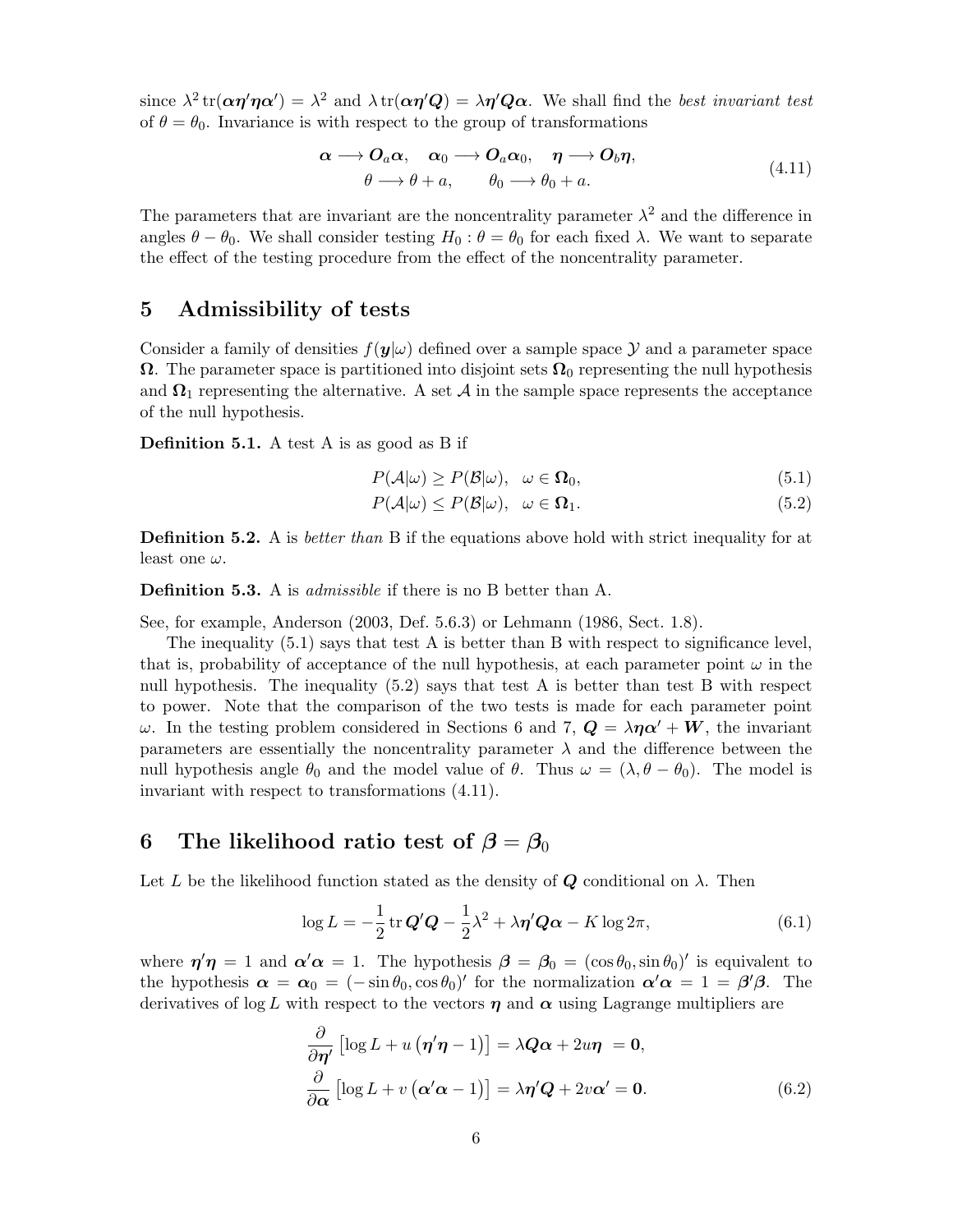These equations imply

$$
\lambda \eta' Q \alpha + 2u \eta' \eta = \lambda \eta' Q \alpha + 2u = 0,
$$
  

$$
\lambda \eta' Q \alpha + 2v \alpha' \alpha = \lambda \eta' Q \alpha + 2v = 0.
$$
 (6.3)

These imply  $u = v$ . Then

$$
0 = \lambda Q'Q\alpha + 2uQ'\eta = \lambda Q'Q\alpha - \frac{4u^2}{\lambda}\alpha.
$$
 (6.4)

Since  $Q'Q = P'AP = G$ ,

$$
G\alpha = \frac{4u^2}{\lambda^2}\alpha.
$$
 (6.5)

Thus  $\alpha$  is an eigenvector of G corresponding to the eigenvalue  $\frac{4u^2}{\lambda^2}$ . Similarly,

$$
0 = \lambda \eta' Q Q' + 2v \alpha' Q' = \lambda \eta' Q Q' - \frac{4u^2}{\lambda} \eta'.
$$
 (6.6)

Thus  $\eta$  is a left eigenvector of  $QQ'$  corresponding to the eigenvalue  $\frac{4u^2}{\lambda^2}$ . The larger eigenvalue, say  $r_2$ , maximizes  $\lambda \eta' Q \alpha$  and hence the likelihood L.

When  $\alpha = \alpha_0$ , the derivative with respect to  $\eta$  is

$$
\lambda Q \alpha_0 + 2u^* \eta = 0 \tag{6.7}
$$

and

$$
\alpha'_0 Q' Q \alpha_0 = \frac{4u^{*2}}{\lambda^2} \eta' \eta = \frac{4u^{*2}}{\lambda^2}.
$$
\n(6.8)

The maximized likelihoods are

$$
\max_{H_1} L = \frac{1}{(2\pi)^K} e^{-\frac{1}{2}\operatorname{tr} \mathbf{Q}'\mathbf{Q} - \frac{1}{2}\lambda^2 - 2u}
$$
  
= 
$$
\frac{1}{(2\pi)^K} e^{-\frac{1}{2}\operatorname{tr} \mathbf{Q}'\mathbf{Q} - \frac{1}{2}\lambda^2 + \lambda\sqrt{r_2}}
$$
  
= 
$$
\frac{1}{(2\pi)^K} e^{-\frac{1}{2}\operatorname{tr} \mathbf{G} - \frac{1}{2}\lambda^2 + \lambda\sqrt{r_2}}
$$
(6.9)

$$
\max_{H_0} L = \frac{1}{(2\pi)^K} e^{-\frac{1}{2}\text{tr}\,\mathbf{Q}'\mathbf{Q} - \frac{1}{2}\lambda^2 - 2u^*} \n= \frac{1}{(2\pi)^K} e^{-\frac{1}{2}\text{tr}\,\mathbf{Q}'\mathbf{Q} - \frac{1}{2}\lambda^2 + \lambda\sqrt{\mathbf{\alpha}'_0\mathbf{Q}'\mathbf{Q}\mathbf{\alpha}_0}} \n= \frac{1}{(2\pi)^K} e^{-\frac{1}{2}\text{tr}\,\mathbf{G} - \frac{1}{2}\lambda^2 + \lambda\sqrt{\mathbf{\alpha}'_0\mathbf{G}\mathbf{\alpha}_0}}.
$$
\n(6.10)

The LR criterion for  $\lambda$  known is the ratio

$$
\frac{\max_{H_0} L}{\max_{H_1} L} = e^{\lambda \sqrt{\alpha'_0 G \alpha_0} - \lambda \sqrt{r_2}}.
$$
\n(6.11)

Accept  $H_0$  if this ratio is large.

If  $\lambda$  is treated as a parameter and  $\max_{H_1} L$  and  $\max_{H_0} L$  are maximized with respect to  $\lambda$ , the maxima are

$$
(2\pi)^{-K}e^{-\frac{1}{2}r_1} \quad \text{and} \quad (2\pi)^{-K}e^{-\frac{1}{2}(r_1+r_2)+\frac{1}{2}\alpha'_0G\alpha_0}, \tag{6.12}
$$

respectively. The likelihood ratio criterion is  $e^{\frac{1}{2}\alpha_0'G_{\alpha_0}-\frac{1}{2}r_2}$  (Anderson and Kunitomo, 2009).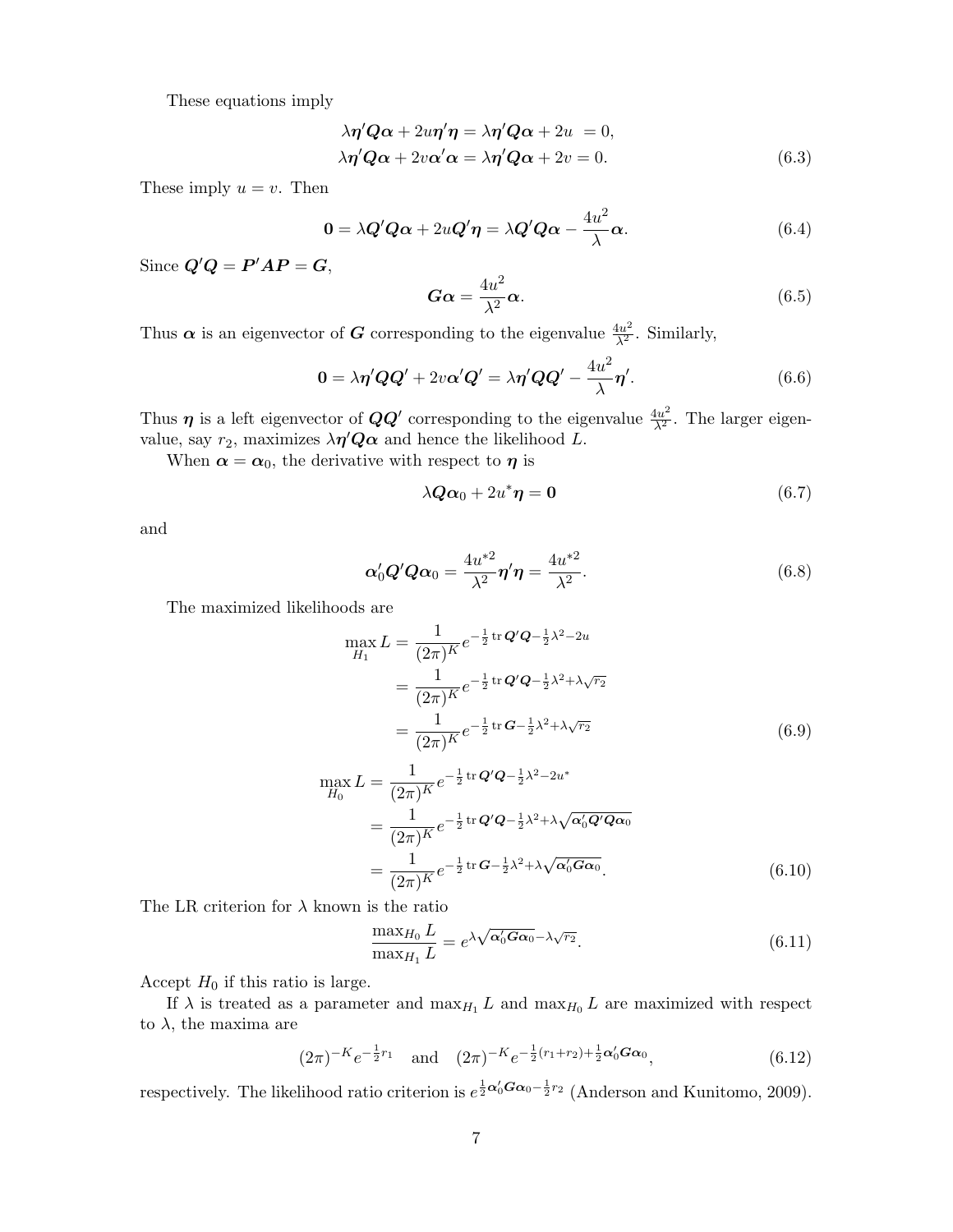# 7 Bayes test

For testing  $H_0: \theta = \theta_0$  vs  $H_1: \theta \neq \theta_0$  the loss function is given in the following table:

|           |                                                                             | Action                                   |  |
|-----------|-----------------------------------------------------------------------------|------------------------------------------|--|
|           |                                                                             | $L(\theta, a)$ Accept $H_0$ Reject $H_0$ |  |
| Parameter | $\begin{aligned} \theta &= \theta_0 \\ \theta &\neq \theta_0 \end{aligned}$ |                                          |  |
|           |                                                                             |                                          |  |

The *a priori* probability of  $H_0$  is

$$
\Pr\{\theta = \theta_0\} = \pi_0. \tag{7.1}
$$

The *a priori* probability of  $H_1$  is

$$
\Pr\{\theta \neq \theta_0\} = 1 - \pi_0. \tag{7.2}
$$

The prior distribution of  $\eta$  in  $H_0$  is the uniform spherical distribution  $U_K(\eta)$ . In  $H_1$ ,  $\eta$  and  $\alpha$  are uniformly and independently distributed according to  $U_K(\eta)$  and  $U_2(\alpha)$ , respectively.

A test procedure is defined by an acceptance region  $A$  in the space of  $\mathbf Q$  and a rejection region R. The expected loss for given  $\lambda$  is

$$
\pi_0 e^{-\frac{1}{2}\lambda^2} \int_R \frac{1}{(2\pi)^K} \int e^{-\frac{1}{2} \text{tr}\,\mathbf{Q}' \mathbf{Q} + \lambda \eta' \mathbf{Q} \alpha_0} \, dU_K(\eta) \, d\mathbf{Q} \n+ (1 - \pi_0) e^{-\frac{1}{2}\lambda^2} \frac{1}{(2\pi)^K} \int_A e^{-\frac{1}{2} \text{tr}\,\mathbf{Q}' \mathbf{Q} + \lambda \eta' \mathbf{Q} \alpha} \, dU_K(\eta) \, dU_2(\alpha) \, d\mathbf{Q} \n= e^{-\frac{1}{2}\lambda^2} \left\{ \pi_0 + \frac{1}{(2\pi)^K} \int_A e^{-\frac{1}{2} \text{tr}\,\mathbf{Q}' \mathbf{Q}} \int \left[ (1 - \pi_0) \int e^{\lambda \eta' \mathbf{Q} \alpha} \, dU_2(\alpha) - \pi_0 e^{\lambda \eta' \mathbf{Q} \alpha_0} \right] \, dU_K(\eta) \, d\mathbf{Q} \right\}.
$$
\n(7.3)

The Bayes test is defined by the acceptance and rejection regions that minimize the expected loss. The set A that minimizes the expected loss is the largest set of  $\bf{Q}$  such that

$$
A: (1 - \pi_0) \int e^{\lambda \eta' \mathbf{Q} \alpha} dU_2(\alpha) dU_K(\eta) - \pi_0 \int e^{\lambda \eta' \mathbf{Q} \alpha_0} dU_K(\eta) \le 0 \tag{7.4}
$$

by the Neyman–Pearson Fundamental Lemma.

#### Lemma 7.1.

$$
\int_{\eta'\eta=1} f(\eta' x) dU_K(\eta) = f\left(\sqrt{x'}x\right). \tag{7.5}
$$

Proof. The integral is

$$
\int_{\eta'\eta=1} f(\eta' \mathcal{O}_K \mathcal{O}'_K \mathbf{x}) dU_K(\eta) \tag{7.6}
$$

for any orthogonal  $\bm{O}_K$ . Define  $\bm{O}_K$  by  $\bm{O}'_K\bm{x} = \left(\sqrt{\bm{x}'\bm{x}}, 0, \ldots, 0\right)'$  and  $\bm{\mu}$  by  $\bm{\mu}' = \bm{\eta}'\bm{O}_K$ . The integral is

$$
\int_{\mu'\mu=1} f\left[\left(\sqrt{\mathbf{x}'\mathbf{x}}, 0, \dots, 0\right) \mu\right] dU_K(\mu) = f\left(\sqrt{\mathbf{x}'\mathbf{x}}\right)
$$
\n(7.7)

since  $dU_1(\mu) = 1$ .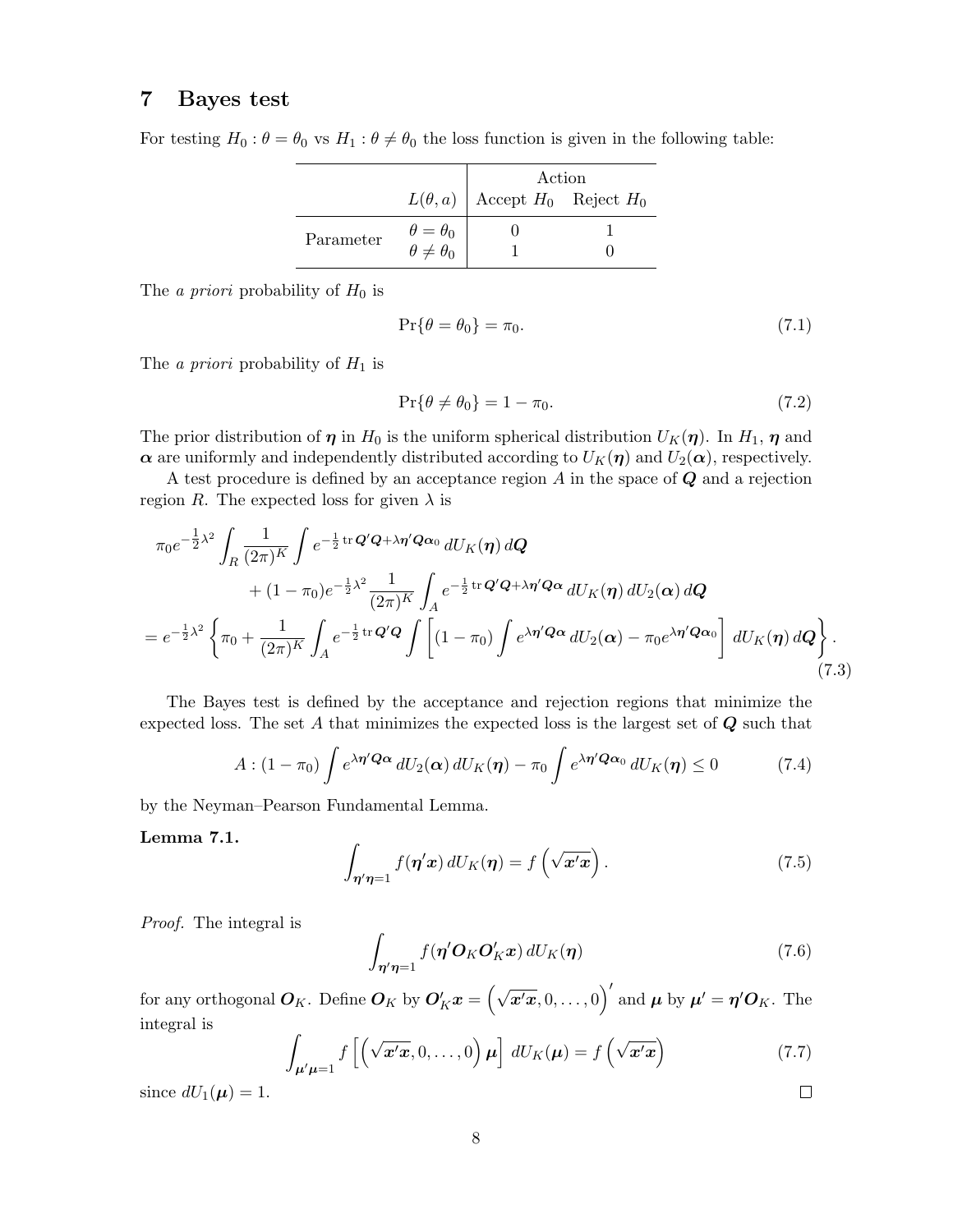The minimum expected loss  $(7.3)$  is defined by the largest A for which

$$
e^{-\frac{1}{2}\lambda^2} \left\{ \pi_0 + \frac{1}{(2\pi)^K} \int_A e^{-\frac{1}{2}\operatorname{tr} \mathbf{G}} \left[ (1 - \pi_0) \int e^{\lambda \sqrt{\mathbf{\alpha}' \mathbf{G} \mathbf{\alpha}}} dU_2(\mathbf{\alpha}) - \pi_0 e^{\lambda \sqrt{\mathbf{\alpha}' \mathbf{G} \mathbf{\alpha}_0}} \right] d\mathbf{G} \right\} \le 0.
$$
\n(7.8)

The Bayes acceptance set  $A$  is equivalently defined by the inequality

$$
A: (1 - \pi_0) \int e^{\lambda \sqrt{\alpha' Q' Q \alpha}} dU_2(\alpha) \le \pi_0 e^{\lambda \sqrt{\alpha'_0 Q' Q \alpha_0}}, \tag{7.9}
$$

that is,

$$
A: \frac{\int e^{\lambda\sqrt{\alpha' G\alpha}} dU_2(\alpha)}{e^{\lambda\sqrt{\alpha'_0 G\alpha_0}}} \le \frac{\pi_0}{1-\pi_0}.
$$
 (7.10)

The largest set A for which (7.10) holds is the Bayes acceptance set. Since  $\alpha'G\alpha \leq r_2\alpha'\alpha$ , the above inequality on  $G$  is

$$
A: \frac{e^{\lambda\sqrt{r_2}}}{e^{\lambda\sqrt{\alpha'_0 G \alpha_0}}} \le \frac{\pi_0}{1 - \pi_0}.
$$
\n(7.11)

Then (7.11) agrees with (6.11). This shows that the LR Test is a Bayes test. This is the LR Criterion (LRC) for given  $\lambda$ .

Let  $\mathbf{G} = \mathbf{O}_t \mathbf{R} \mathbf{O}'_t$ , where

$$
\boldsymbol{R} = \begin{bmatrix} r_1 & 0 \\ 0 & r_2 \end{bmatrix}, \qquad \boldsymbol{O}_t = \begin{bmatrix} \cos t & -\sin t \\ \sin t & \cos t \end{bmatrix} = (\boldsymbol{\beta}_t, \boldsymbol{\alpha}_t). \tag{7.12}
$$

Then

$$
\alpha' G \alpha = \alpha'_{t-\theta} R \alpha_{t-\theta}
$$
  
=  $r_1 \sin^2(t-\theta) + r_2 \cos^2(t-\theta)$   
=  $r_2 - (r_2 - r_1) \sin^2(t-\theta)$ . (7.13)

The acceptance region A for given  $\lambda$  is defined by

$$
(r_2 - r_1)\sin^2(t - \theta_0) \le \frac{1}{\lambda}\log\frac{\pi_0}{1 - \pi_0}.\tag{7.14}
$$

This is a likelihood ratio test and is a Bayes test.

**Theorem 7.1.** The Bayes test with acceptance region of the LR Test is admissible in the set of invariant tests.

*Proof.* Let the expected loss of the LR Test, which is the Bayes test, be  $\mathcal{E}L(\theta, a)$  where the expectation is over the distribution of Q and the parameters  $\eta$  and  $\alpha$ . If this test is not admissible, there is another test that is better in the sense that the expected loss is less than the expected loss for the LRT for some  $\pi_0$ ,  $\eta$ ,  $\alpha$  and less than or equal for all  $\pi_0$ ,  $\eta$ ,  $\alpha$ . This conclusion contradicts the definition of the Bayes test.  $\Box$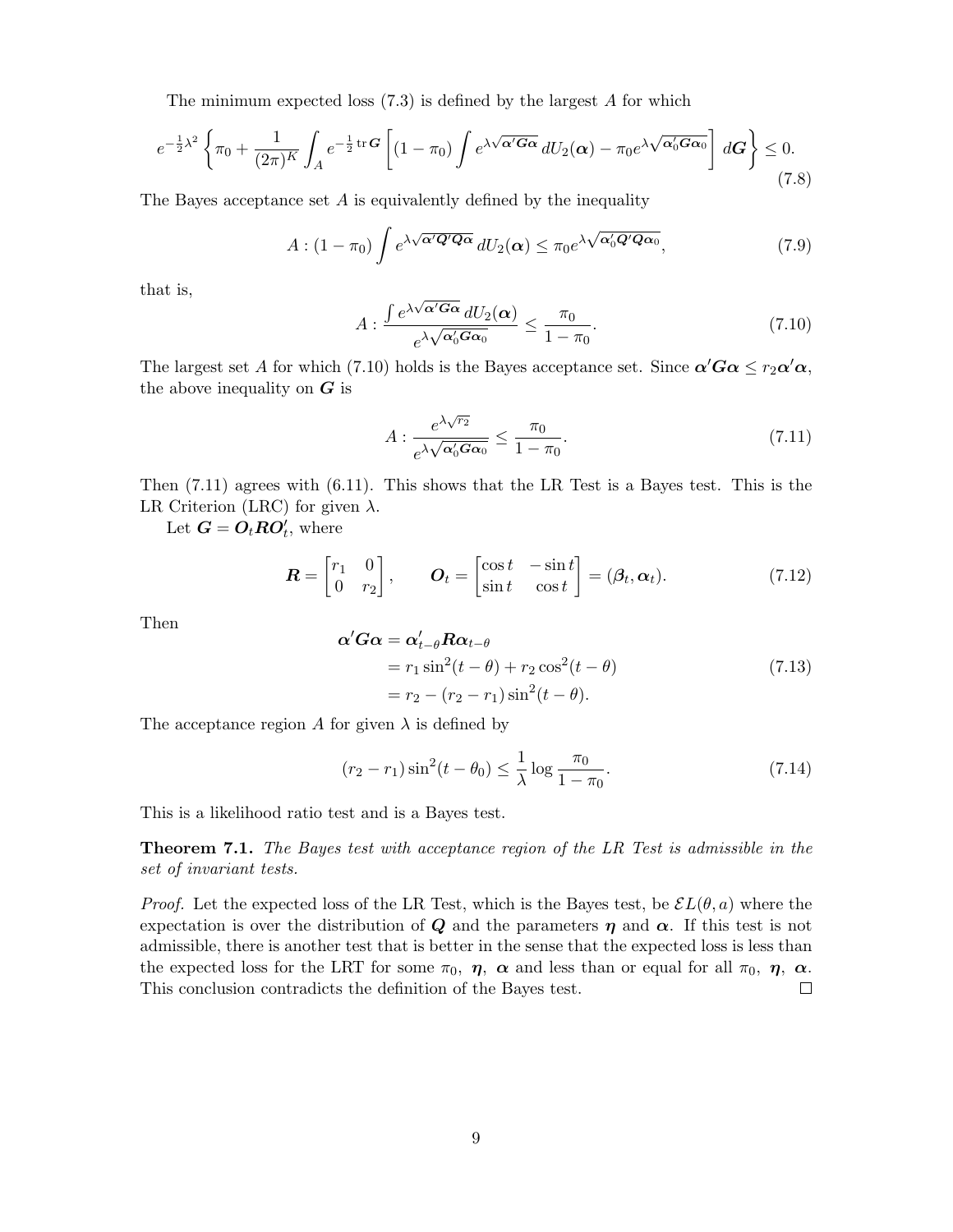# 8 Admissibility over all tests

#### 8.1 General theorem

Now we consider admissibility with respect to all tests. We assert that the best invariant test of  $\theta = \theta_0$  is admissible within the class of all tests; in particular, a LR test is admissible within the class of all tests. The idea is that a family of tests — invariant or not — can be transformed to a family of *randomized invariant* tests; if the original family of invariant tests is admissible within the class of invariant tests, the transformed family is admissible within the class of all tests.

We apply the so-called "Hunt–Stein theorem" to the effect that the best invariant test is admissible in the class of all tests if the group transformations defining invariance is finite or compact. See Zaman (1996, Sect. 7.9) or Lehmann (1986, Thm. 7 of Chap. 3). The proofs of such theorems are based on the argument that the randomization of the noninvariant tests yields an invariant test that is as good as the noninvariant test.

In the model

$$
Q = \lambda \eta \alpha' + W \tag{8.1}
$$

for fixed  $\lambda$ , each parameter vector  $\eta$  and  $\alpha$  take values in closed sets  $\eta'\eta = 1$  and  $\alpha'\alpha =$ 1,which are therefore compact and satisfy the Hunt–Stein conditions.

**Theorem 8.1.** The LR test of  $\theta = \theta_0$  is admissible in the set of all tests.

#### 8.2 An example

To illustrate the Hunt–Stein theory, consider the model in which  $\theta$  can take on a finite number of values, say

$$
\theta = 0, \frac{1}{N} 2\pi, \frac{2}{N} 2\pi, \dots, \frac{N-1}{N} 2\pi.
$$
\n(8.2)

Note that  $\alpha' = (-\sin \theta, \cos \theta)$ . Consider the group of transformations

$$
\theta \longrightarrow \theta + \frac{j}{N} 2\pi, \quad t \longrightarrow t + \frac{j}{N} 2\pi, \qquad j = 0, 1, \dots, N - 1. \tag{8.3}
$$

Let these values of  $\theta$  be labeled as  $\theta_0^*, \theta_1^*, \dots, \theta_{N-1}^*$ . Each of them corresponds to a null hypothesis. Define a test of the hypothesis  $\theta = \theta_k^*$  by the acceptance region  $A_k^* = A_k^*(t, r_1, r_2)$ in the space of  $t, r_1, r_2$ . The set of tests is an *invariant* set if

$$
A_k^*(t - \theta_k^*, r_1, r_2) = A_j^*(t - \theta_j^*, r_1, r_2)
$$
\n(8.4)

for  $k, j = 0, 1, \ldots, N - 1$ .

The LR test of the hypothesis  $\theta = \theta_i^*$  against the alternative  $\theta = \theta_j^*$  for some  $j =$  $0, 1, \ldots, N-1$  is the Bayes solution for the hypothesis  $\theta = \theta_i^*$  for prior probabilities

$$
\Pr\{\theta = \theta_j^*\} = \frac{1}{N}, \qquad j = 0, 1, \dots, N - 1.
$$
\n(8.5)

Suppose the set of tests are not necessarily invariant; that is, (8.4) does not necessarily hold. We can randomize these N tests by defining an invariant randomized test.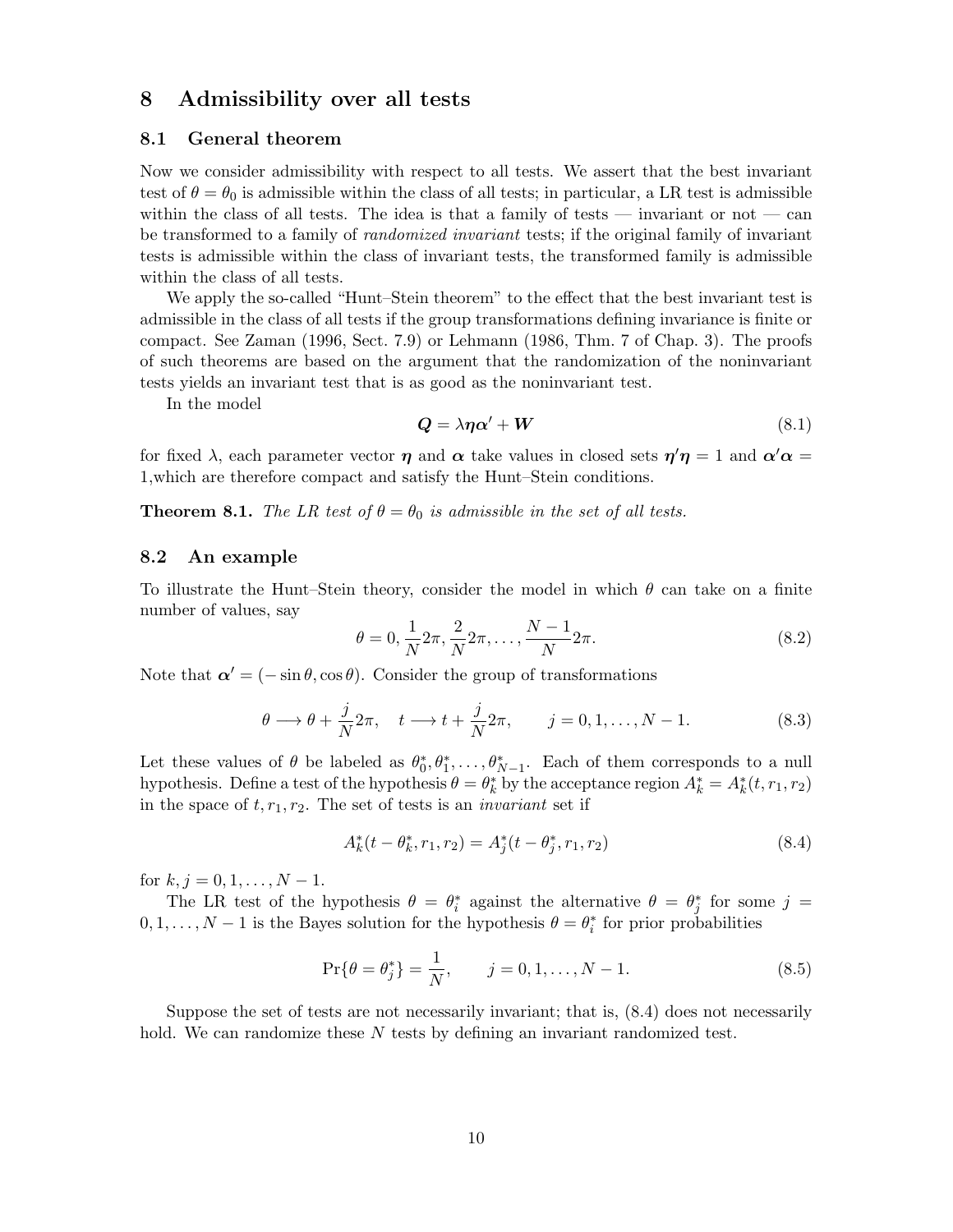The acceptance region  $A_k^*(t, r_1, r_2)$  can be adapted to test  $\theta = \theta_i^*$  by subtracting  $\theta_k^*$  from  $A_k^*(t, r_1, r_2)$  and adding  $\theta_i^*$ , which is the region  $A_k^*(t - \theta_k^* + \theta_i^*, r_1, r_2)$ . A randomized test for the null hypothesis  $\theta = \theta_i^*$  has acceptance region

$$
\frac{1}{N} \sum_{k=0}^{N-1} A_k^*(t - \theta_k^* + \theta_i^*, r_1, r_2).
$$
\n(8.6)

The set of such tests for  $\theta_i^*$ ,  $i = 0, 1, ..., N - 1$ , is an invariant set.

**Lemma 8.1.** If a test with an invariant family of acceptance regions  $A_0, A_1, \ldots, A_{N-1}$  is admissible in the set of invariant tests, it is admissible in the set of all tests.

*Proof by contradiction.* Suppose  $\bar{A}_0, \ldots, \bar{A}_{N-1}$  is a family of better tests (not necessarily invariant). Then the invariant randomized tests based on  $\bar{A}_0, \ldots, \bar{A}_{N-1}$  is better than the family of  $A_0, \ldots, A_{N-1}$ . But this contradicts the assumption that  $A_0, \ldots, A_{N-1}$  is admissible in the set of invariant tests.  $\Box$ 

# 9 Comments

# 9.1 Invariance with respect to linear transformations of exogenous variables

In the model (2.1)  $Y = Z\Pi + V$  a linear transformation of Z and  $\Pi$  ( $Z^+ = ZC$  and  $\Pi^+ = C^{-1}\Pi$  leaves ZII invariannt and hence does not affect the model.

Similarly, the transformation does not affect the equation  $\Pi \beta = 0$ , in particular the null hypothesis  $\Pi \beta_0 = 0$ . This property is a generalization of the idea that the model and the problem do not depend on the units of measurement. This property implies that a test can be based on  $G = P'AP$ .

# 9.2 Invariance with respect to orthogonal transformations of endogenous variables

When  $\Omega = I$  is assumed, an orthogonal transformation of the disturbance  $V \to VO$  and a corresponding transformation of  $\beta$ ,  $\beta \to O'\beta$  and of the null hypothesis  $\beta_0 \to O'\beta_0$  do not affect the equations,  $\beta = \beta_0$  and  $\beta' \beta = 1$ . In the G-space this transformation is a rotation of coordinates.

### 9.3 Conventional normalization

The conventional normalization of  $\beta$  which satisfies  $\Pi \beta = 0$  is to set one coefficient of  $\beta$ , say the first component, equal to 1; that is,

$$
\beta = \begin{bmatrix} 1 \\ -\beta_2 \end{bmatrix} . \tag{9.1}
$$

With the conventional normalization the model is not invariant with respect to orthogonal transformations; for the orthogonal matrix  $\boldsymbol{O}$  defined by (4.6),

$$
\mathbf{O}'\boldsymbol{\beta} = \begin{bmatrix} \cos\theta & \sin\theta \\ -\sin\theta & \cos\theta \end{bmatrix} \begin{bmatrix} 1 \\ -\beta_2 \end{bmatrix} = \begin{bmatrix} \cos\theta - \beta_2\sin\theta \\ -\sin\theta - \beta_2\cos\theta \end{bmatrix}
$$
(9.2)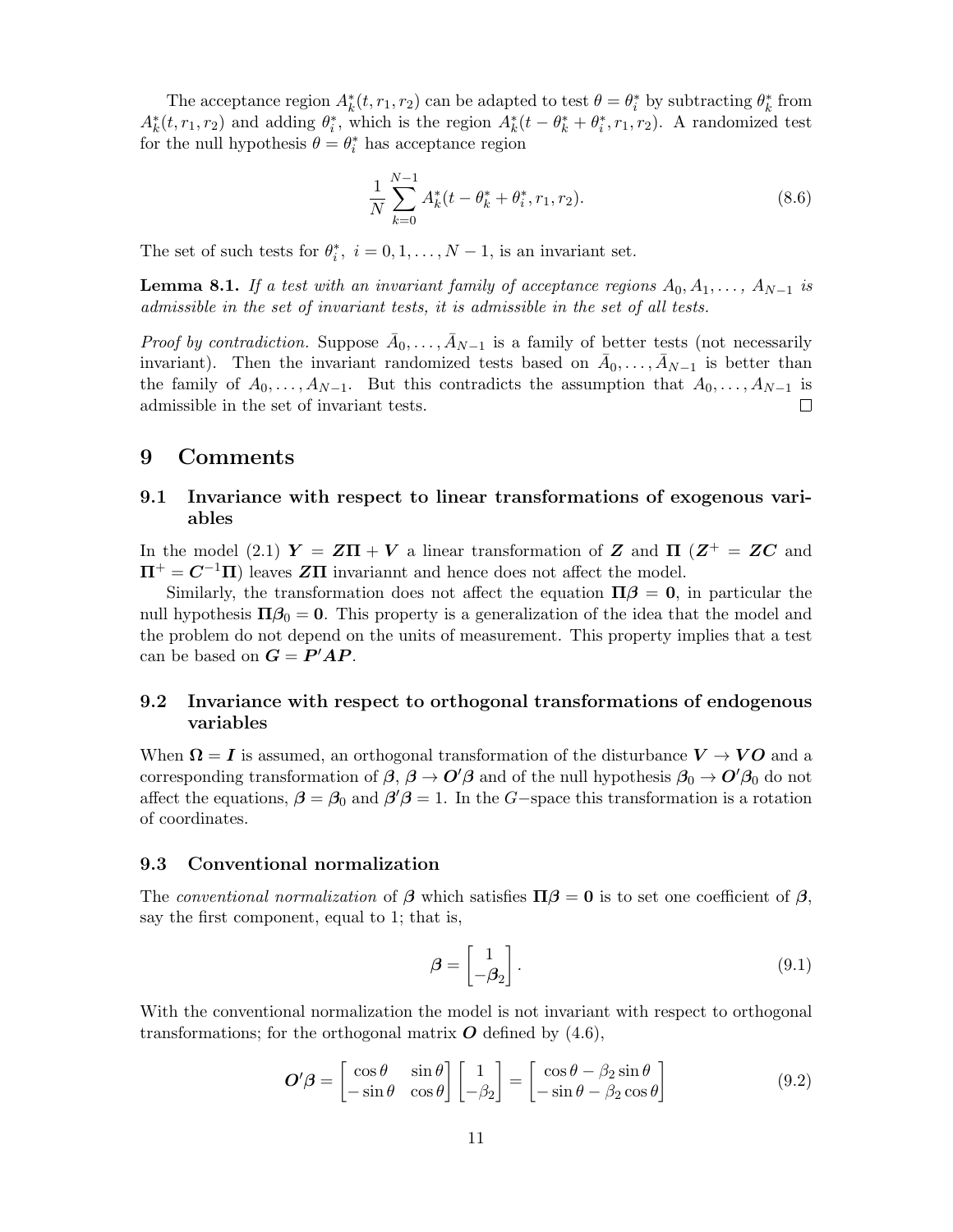which is of the form  $(1, -\beta_2^*)$  only if  $\theta = 0$ , that is, if  $\mathbf{O} = \mathbf{I}$ . Thus the admissibility of the LR test given  $\lambda$  shows that the LR test dominates a test based on the Two-Stage Least Squares estimator.

# 10 Admissibility of estimators

Anderson, Stein, and Zaman (1985) considered the estimation of  $\eta$  and  $\alpha$  when the loss of estimation of  $\alpha$  by  $\hat{\alpha}$  was defined as

$$
L(\alpha, \hat{\alpha}) = 1 - (\alpha' \hat{\alpha})^2 = \sin^2 \left(\hat{\theta} - \theta\right). \tag{10.1}
$$

The loss function is invariant with respect to transformations  $(3.1)$  and  $(3.10)$ . When  $G = 2$ , this is the model treated here. The estimator t of  $\theta$  is the LIMLK estimator. Corollary 1 of Anderson, Stein, and Zaman (1985) states that the LIMLK estimator is admissible for the loss function (10.1) and every fixed  $\lambda$  and hence for all  $\lambda$ .

The risk of an estimator is  $\mathcal{E} \sin^2(\hat{\theta} - \theta)$  which is a function of  $\lambda$ ,  $\eta$ , and  $\alpha$ . Admissibility of the LIMLK estimator means that there is no estimator for which  $\mathcal{E} \sin^2(\hat{\theta} - \theta)$  is as small or smaller than for LIMLK for all  $\lambda$ ,  $\eta$ , and  $\alpha$ .

Invariant estimation can be explored in terms of the model  $\mathbf{Q} = \lambda \eta \alpha' + \mathbf{W}$ , where  $\eta' \eta = 1$  and  $\alpha' \alpha = 1$ ,  $\eta$  is  $K \times 1$  and  $\alpha$  is  $2 \times 1$ . We can show that the LIMLK estimator of  $\beta$  is the best invariant estimator of  $\beta$ . The LIMLK estimator of  $\beta$  is defined by

$$
G\hat{\beta} = r_1\hat{\beta}, \qquad \hat{\beta}'\hat{\beta} = 1; \qquad (10.2)
$$

the LIMLK estimator is the eigenvector of  $G$  corresponding to the smaller eigenvalue of G (Section 6). Similarly the maximum likelihood estimator of  $\alpha$  is the eigenvector corresponding to the larger eigenvalue. The maximum likelihood estimator of  $\theta$  is t, where  $\tilde{\boldsymbol{\beta}} = (\cos t, \sin t)'$ .

We use the loss function  $(10.1)$  where

$$
\boldsymbol{\alpha} = \begin{bmatrix} -\sin\theta \\ \cos\theta \end{bmatrix}, \qquad \hat{\boldsymbol{\alpha}} = \begin{bmatrix} -\sin\hat{\theta} \\ \cos\hat{\theta} \end{bmatrix}.
$$
 (10.3)

This loss function is invariant with respect to transformations

$$
\alpha \longrightarrow O_a \alpha, \qquad \hat{\alpha} \longrightarrow O_a \hat{\alpha} \tag{10.4}
$$

or equivalently  $\theta \to \theta + a$  and  $\hat{\theta} \to \hat{\theta} + a$  or equivalently  $\beta \to O'_a \beta$  and  $\hat{\beta} \to O'_a \hat{\beta}$ .

We can show that the LIMLK estimator is Bayes for the loss function  $L(\alpha, \hat{\alpha})$  and the prior uniform distributions on  $\eta' \eta = 1$  and  $\alpha' \alpha = 1$ . The Bayes loss function is

$$
\frac{1}{(2\pi)^K}e^{-\frac{1}{2}\lambda^2}\iiint \left[1-\left(\hat{\alpha}'\alpha\right)^2\right]e^{-\frac{1}{2}\operatorname{tr}\mathbf{Q}'\mathbf{Q}+\lambda\eta'\mathbf{Q}\alpha}\,d\mathbf{Q}\,dU_2(\alpha)\,dU_K(\boldsymbol{\eta})
$$
\n
$$
=\frac{1}{(2\pi)^K}e^{-\frac{1}{2}\lambda^2}\iiint \sin^2\left(\hat{\theta}-\theta\right)e^{-\frac{1}{2}\operatorname{tr}\mathbf{Q}'\mathbf{Q}+\lambda\eta'\mathbf{Q}\alpha}\,d\mathbf{Q}\,dU_2(\alpha)\,dU_K(\boldsymbol{\eta}).\tag{10.5}
$$

The Bayes estimator  $\hat{\alpha}$  is the function of Q that is invariant and minimizes the Bayes loss. Application of the lemma to the Bayes loss gives the Bayes loss as the minimum with respect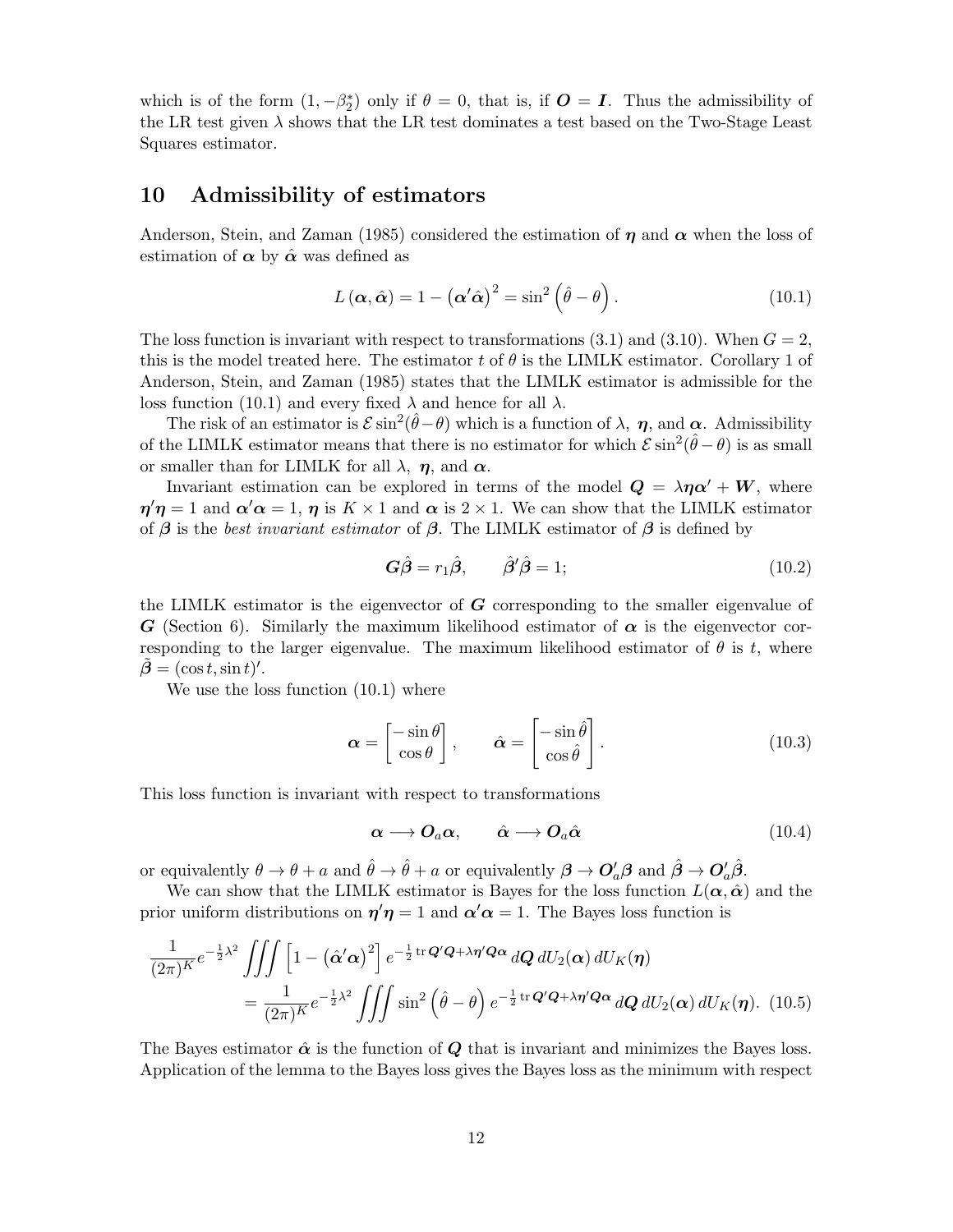to  $\hat{\theta}$  of

$$
\frac{1}{(2\pi)^K}e^{-\frac{1}{2}\lambda^2}\iint \left[1-\left(\hat{\alpha}'\alpha\right)^2\right]e^{-\frac{1}{2}\operatorname{tr}\mathbf{Q}'\mathbf{Q}+\lambda\sqrt{\alpha'\mathbf{Q}'\mathbf{Q}\alpha}}\,d\mathbf{Q}\,dU_2(\alpha)\\
=\frac{1}{(2\pi)^{K+1}}e^{-\frac{1}{2}\lambda^2}\iint \sin^2\left(\hat{\theta}-\theta\right)e^{-\frac{1}{2}\operatorname{tr}\mathbf{Q}'\mathbf{Q}+\lambda\sqrt{\alpha'_{t-\theta}\mathbf{R}\alpha_{t-\theta}}}\,d\mathbf{Q}.\qquad(10.6)
$$

Since  $\alpha'_{t-\theta}R\alpha_{t-\theta} = r_2 - (r_2 - r_1)\sin^2(t-\theta)$ , (10.6) is minimized for  $\hat{\theta} = \theta$  and  $\theta = t$ . Hence the LIMLK estimator is the Bayes estimator and hence is the best invariant estimator for every  $\lambda$ . In turn this implies that the LIMLK estimator is admissible. This approach is somewhat different from that of Anderson, Stein, and Zaman.

# 11 A more general model

Instead of (2.9) consider (2.4) with the hypothesis  $H_0$ :  $\beta_1 = \beta_0$ , where  $\beta_1$  satisfies (2.8). Let

$$
Z_{2.1} = Z_2 - Z_1 A_{11}^{-1} A_{12}, \qquad (11.1)
$$

where  $\boldsymbol{A}$  has been partitioned into  $K_1$  and  $K_2$  rows and columns. Then the relevant part of the reduced form (2.6) can be written

$$
Y_1 = Z_1 (\Pi_{11} + A_{11}^{-1} A_{12} \Pi_{21}) + Z_{2.1} \Pi_{21} + V_1.
$$
 (11.2)

The sufficient statistics are  $A_{11}^{-1}Z_1'Y_1$  and  $P_2 = A_{22.1}^{-1}Z_{2.1}'Y_1$ , where

$$
\mathbf{A}_{22.1} = \mathbf{Z}_{2.1}' \mathbf{Z}_{2.1} = \mathbf{A}_{22} - \mathbf{A}_{21} \mathbf{A}_{11}^{-1} \mathbf{A}_{12},
$$
(11.3)

and they are independent. The developments above proceed with Z replaced by  $\mathbb{Z}_{2,1}$ , Y by  $Y_1$ , etc.

# References

Anderson, T. W. 1976. "Estimation of linear functional relationships: approximate distributions and connections with simultaneous equations in econometrics." J. Roy Statist. Soc. Ser. B 38 (1):1–36. With a discussion by P. Sprent, J. B. Copas, M. S. Bartlett, N. N. Chan, Mary E. Solari, David F. Hendry, A. M. Walker, E. B. Andersen, John Bibby, R. W. Farebrother, Ejnar Lyttkens, A. E. Maxwell, R. J. O'Brien, P. C. B. Phillips, D. A. Williams, E. J. Williams and W. M. Patefield and a reply by the author.

———. 1984. "The 1982 Wald Memorial Lectures: Estimating linear statistical relationships." Ann. Statist. 12 (1):1–45. URL http://dx.doi.org/10.1214/aos/1176346390.

———. 2003. An Introduction to Multivariate Statistical Analysis. Wiley Series in Probability and Statistics. Hoboken, NJ: Wiley-Interscience [John Wiley & Sons], third ed.

Anderson, T. W. and Naoto Kunitomo. 2007. "On likelihood ratio tests of structural coefficients: Anderson–Rubin (1949) revisited." URL http://www.cirje.e.u-tokyo. ac.jp/research/dp/2007/2007cf499.pdf. Discussion Paper CIRJE-F-499.

———. 2009. "Testing a hypothesis about a structural coefficient in a simultaneous equation model for known covariance matrix (In honor of Raul P. Mentz)." Estadistica 61:7–16.